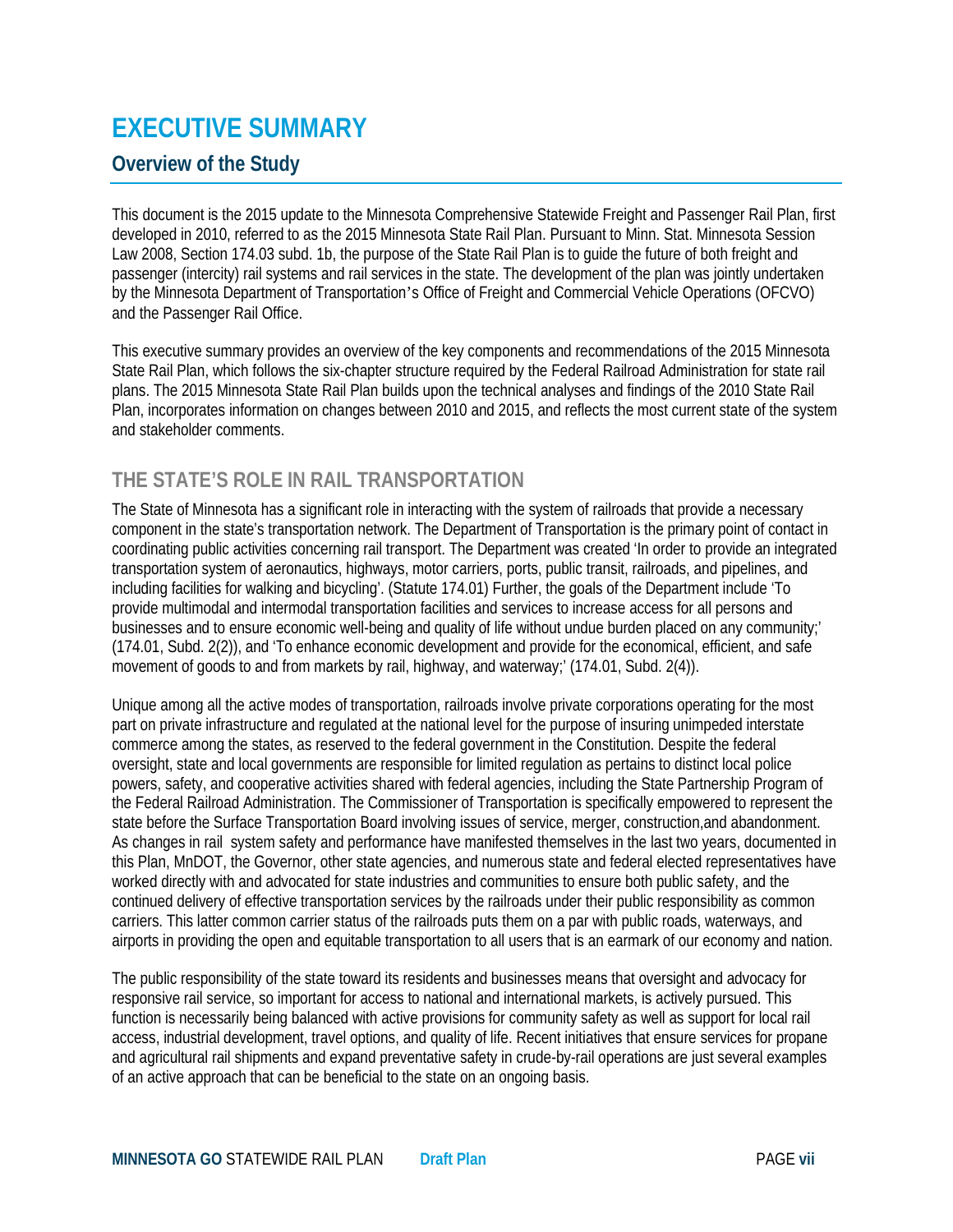#### **WHY FREIGHT RAIL?**

Without rail, Minnesota businesses and consumers would not be able to access the products they need for everyday work and life. Located in the center of North America, Minnesota's freight rail system is critical in providing efficient connections to markets beyond state and country borders. Minnesota has a \$289 billion economy, with 51 percent of businesses involved in producing, processing and handling commodities. These commodities—notably iron ore, farm products and food products—are moved by a multimodal freight network made up of highway, water, air and rail systems. In Minnesota, rail carries 25 percent of freight by weight. Freight on rail takes pressure off the state's constrained highway network and provides environmental benefits through fuel efficiency. Trains are four times more fuel efficient than trucks, and one ton of freight on rail can travel 473 miles on only one gallon of diesel fuel.

#### **WHY PASSENGER RAIL?**

Minnesota has a vision to develop a robust passenger rail system that results in improved travel options, costs and speeds for Minnesota and interstate travelers. Population and economic growth forecasts show a need for a statewide transportation network made up of multiple modes of travel. Expanding passenger rail options beyond the existing Amtrak Empire Builder service will offer Minnesotans a fuel-efficient, environmental and affordable travel option between Minnesota cities and to other states.

### **Context of the 2015 Rail Plan Update**

Minnesota's 2013 population was approximately 5.4 million. Minnesota's population is projected to grow to 6 million by 203[1](#page-1-0) and 6.45 million by 2065, an annual growth rate of 0.5 percent.<sup>1</sup> Approximately 60 percent of Minnesota's population is centered in the Metro District in and around Minneapolis-St. Paul. Other highly populated areas are in St. Louis County (Duluth), Stearns County (St. Cloud), Olmsted County (Rochester) and along the corridors connecting these regions to the Twin Cities. Since the 1960s, population growth has shifted from the metropolitan core into the exurban regions of the Twin Cities. Although this trend has slowed in recent years, the collar counties are forecast to continue to see the highest rates of population growth between 2010 and 2040. Much of this projected growth will be within commuter rail or short intercity rail distance from the Twin Cities.

Minnesota's economy is diverse—"freight intensive" industries such as agriculture (led by corn-based products), mining (primarily taconite) and advanced manufacturing have long been a major driver of the state's growth and users of the freight transportation system, including freight rail. Many industries, including taconite and agricultural producers, rely on connections between rail and other modes to receive and ship a broad range of goods throughout North America and across the globe. Minnesota currently is developing a State Multimodal Freight Network. The MFN will include key multimodal hubs, including ports, rail yards and container facilities, and highway and rail infrastructure. The MFN will allow the state to better track freight activity, develop freight performance measures, and prioritize and incorporate projects into other planning and programming activities.

Recent industrial trends have changed the face of freight rail in the U.S. The broad adoption of advanced technologies including directional drilling and hydraulic fracturing (fracking) to extract oil and gas from shale oil formations in the Bakken Region of North Dakota, Montana, Saskatchewan, and Manitoba dramatically affects Minnesota's rail system. Unprecedented volumes of crude oil and liquefied natural gas are being shipped by rail, of it across Minnesota destined for refineries in the Midwest, and the East and Gulf Coasts. As of late 2014,

l

<span id="page-1-0"></span><sup>1</sup> Minnesota State Demographic Center Population Data, 2014.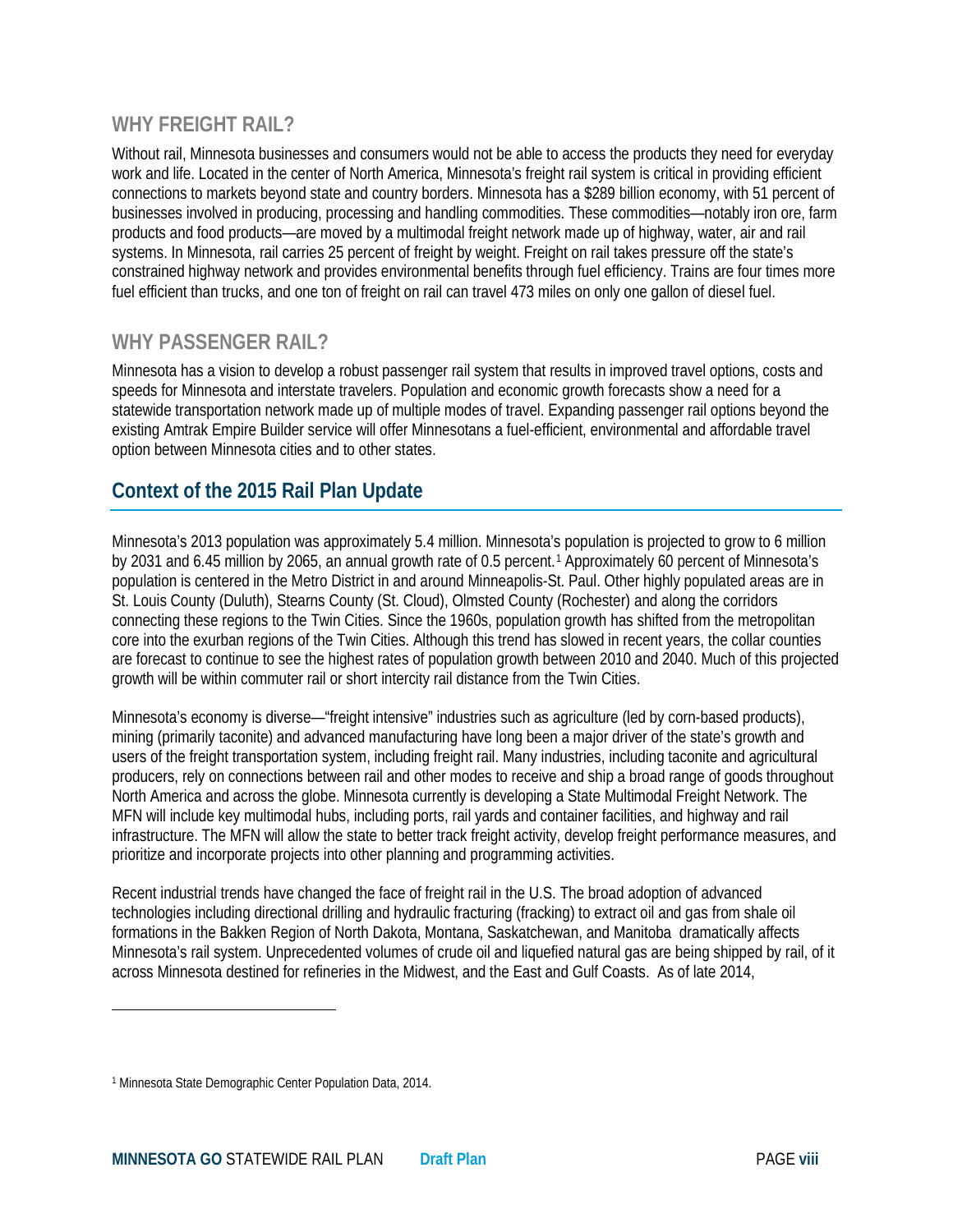approximately 50 oil trains per week transport Bakken crude oil across Minnesota. The drilling and fracking process also creates demand for substantial volumes of inbound material, including sand, which is mined in Southern Minnesota and Central Wisconsin

The increased crude traffic, in conjunction with a record grain harvest throughout the upper Midwest and a resurgence of coal use, drove up demand for rail service and led to significant railway congestion across the state's main rail corridors in 2013-2014, leading to fluctuations in rail service reliability over the past two years. Safety and security issues have also become of paramount concern, as a series of recent disasters involving unit trains of oil have occurred across North America. The Minnesota legislature responded to these trends by passing laws to increase the safety of rail movements in the state. In 2014, the legislature charged MnDOT to take action by conducting studies on highway grade crossing that have significant safety risks due to increased crude-by-rail activity, providing \$2 million for improving rail grade crossings and hiring additional rail inspectors.

While trends leading to industrial growth and the need for freight rail investments are expected to continue, much of the future job growth in Minnesota will be focused on service, professional and management occupations, leading to continued growth in the demand for commuting and business travel. This trend supports the importance of connecting Minnesota—in particular the Twin Cities metropolitan economy—with Chicago and other regional business centers by a strong and robust transportation system that includes passenger rail service. It also suggests the potential to advance economic growth across the state by linking smaller communities with the Twin Cities by passenger rail.

## **The Vision for Minnesota's Multimodal Transportation System**

In late 2011, MnDOT adopted the Minnesota GO Vision. The Vision aligns the transportation system with what Minnesotans expect for their quality of life, economy and natural environment. It provides the desired outcomes for the Statewide Multimodal Transportation Plan over the next 20 years, for MnDOT's complete Family of Plans and for all individual modes and key transportation partners. It includes a set of principles that are intended to guide future policy and investment decisions for all forms of transportation.

Minnesota's railroads form a critical part of the state's multimodal transportation system. For Minnesota, a strong rail system supports economic development, enhances environmental sustainability, helps to preserve the publiclyowned roadway infrastructure and increases the business marketability of the state. Future challenges for Minnesota will include increasing regional and international economic competition, constrained highway capacity, environmental protection and uncertain energy costs. The state is committed to developing a freight rail system that can support expanded traffic volumes and a changing customer base; and a passenger rail system to support the travel needs of citizens, businesses and visitors.

#### **FREIGHT RAIL GOALS**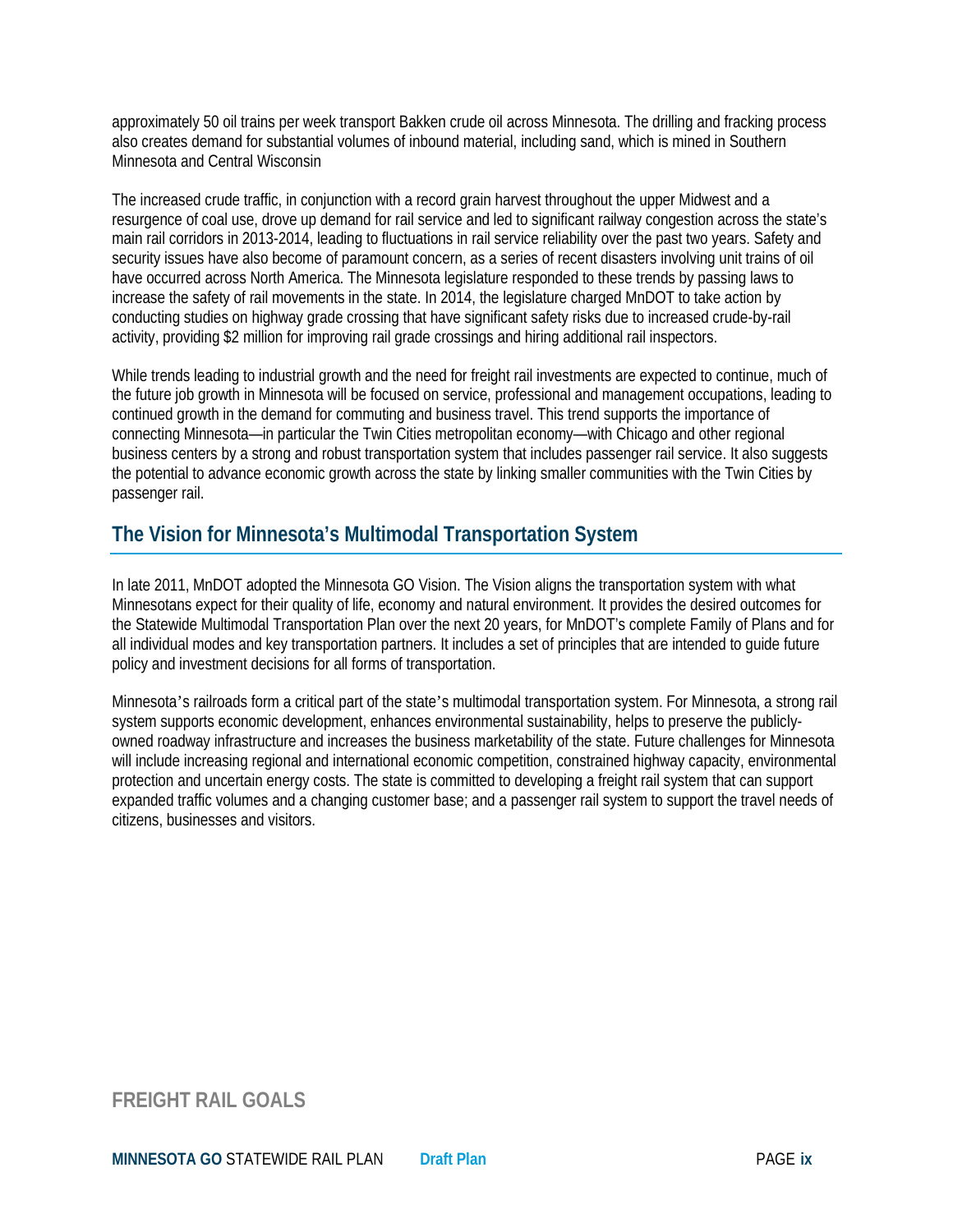**A successful, viable rail industry that meets the future needs of Minnesota's economy requires continued investment and improvement to its infrastructure. Made up of private firms, the freight railroad industry is unique in that it has largely borne the cost of maintaining its own infrastructure. This is expected to continue, but further improvements to the infrastructure will be necessary, not all of which may be fully self-funded. In recent experience, rail shippers and public entities have partnered in both mainline improvements and secondary lines and shipping facilities.**

- Continue to make improvements to the condition and capacity of Minnesota's primary railroad assets
- Address critical rail network bottlenecks
- Upgrade main line track (all Class I to III railroads) to 25 mph minimum speed, as warranted
- Implement state-of-the-art traffic control and safety systems
- Improve the network (all Class I to III railroads) to support the use of 286,000 pound railcars throughout
- Expand intermodal service access options throughout the state
- Continue to develop programs promoting safety of freight rail and hazardous material transportation

### **PASSENGER RAIL GOALS**

**Minnesota should act in the following ways to meet the Minnesota GO Vision and develop a robust intrastate and interstate intercity passenger rail system that results in improved travel options, lower costs and higher speeds for Minnesotans and interstate travelers.**

- Continue to participate in the Midwest Regional Rail Initiative and support the development of minimum 110 mph service for connections from the Twin Cities to Wisconsin and the Chicago Hub Network
- Develop an intrastate intercity passenger rail network connecting the Twin Cities with viable service to major outlying regional centers
- Develop all services with the ultimate goal to connect to both the Target Field Station and St. Paul Union Depot
- Advance corridors incrementally
- Prioritize project qualified corridors based on state of readiness
- Establish rail connections to intercity and commuter rail markets in Wisconsin and Minnesota, to the I-35 Corridor, the Red River Valley, the eastern plains and Canada, as demand warrants
- Promote energy-efficient technology and efficient transportation through expanded use of rail and intermodal shipping

# **PLANNING AND POLICY DEVELOPMENT GOALS**

- Maintain and ensure broad access to competitive freight rail services for shippers throughout the state
- Better integrate rail into the public planning process
- Actively pursue public-private partnerships, partnerships with other agencies and private financing or operations in support of freight and passenger rail corridor development
- Build state assistance for freight rail projects upon the existing Minnesota Rail Service Improvement program
- Expand the Rail/Highway Grade Crossing program
- Actively manage and evaluate preserved rail corridors held in the State Rail Bank for possible future transportation uses

# **Minnesota's Existing and Future Rail System**

The institutional structure of the rail industry in North America is different from the other transportation modes (highways, air, water, etc.). While the other modes are generally owned and maintained at public expense and accessible to any licensed operator, rail carriers not only provide the service, but also maintain and control the tracks and other facilities required to provide service. Physical conditions, service and institutional structure are closely related.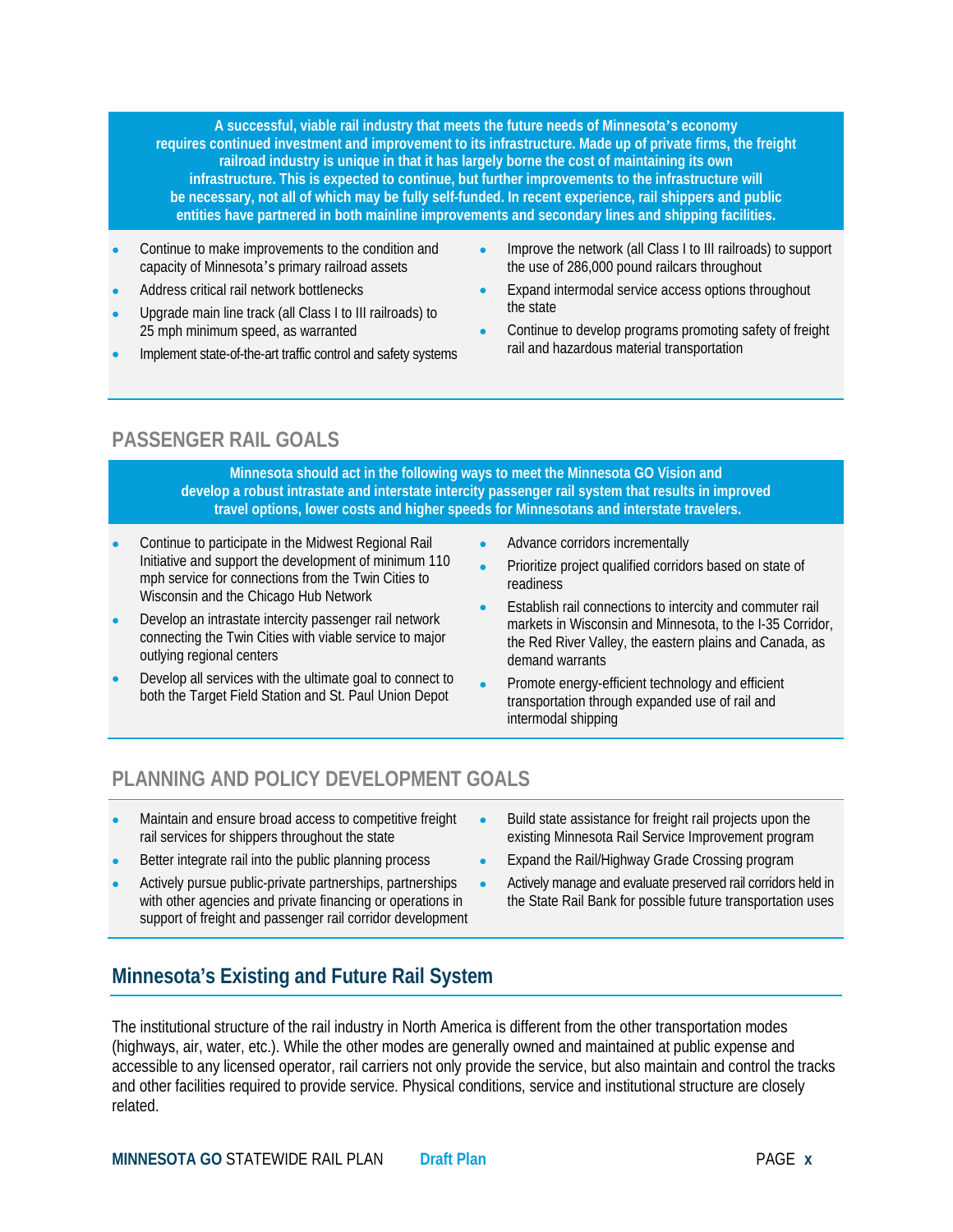#### **MINNESOTA'S FREIGHT RAILROAD INDUSTRY**

America's railroad industry is commonly classified by size, with the seven largest carriers – BNSF,, Canadian National, Canadian Pacific, CSX, Kansas City Southern, Norfolk Southern, and Union Pacific - referred to as Class I railroads. Minnesota is served by four of these major carriers— BNSF, CN, CP, and UP. The state is also served by 18 smaller railroads. These include one Class II or regional railroad, the recently formed Rapid City Pierre and Eastern, and 14 small or Class III railroads.. Among the Class III railroads are three switching railroads and 11 small line-haul or "short line" carriers.

While the economic health of the large Class I railroads has improved in recent years, they still face intense capital needs. Of Minnesota's four Class I railroads, BNSF dominates many markets in the state including bulk freight, crude oil, agricultural products and intermodal traffic. UP primarily transports agricultural products, ethanol and coal. CN transports most of the taconite produced in Minnesota, along with a mix bulk and intermodal goods on its transcontinental through route. CP's primary commodities include grain, coal, crude oil and intermodal freight.

The short line industry consists of a mix of profitable and marginal companies. High-volume markets and lines have done relatively well and low-volume markets and lines have struggled. The national trend toward consolidation of short line ownership and some consolidation of low-density lines and collector/distributor functions has improved the business outlook for some short lines. This trend has emerged to a lesser degree in Minnesota, which can be attributed to the minimal presence of short line holding company ownership in the state. It is apparent that some short lines operating in Minnesota and elsewhere are not meeting critical volume thresholds, and services and investment in track and equipment are declining. Concurrently, short line railroads are facing pressure for investment to remain competitive with the Class I railroads as well as other modes of freight transportation.This includes being able to accommodate heavier weight railcars and providing competitive pricing and service offerings in conjunction with their Class I connections. At times, contractual arrangements and other institutional constraints curtail the ability of short lines to compete successfully.

#### **Freight Demand**

The future needs of Minnesota's rail system are driven by trends in freight demand in relation to Minnesota's economy and more broadly that of the United States and global economies. Consistent with federal and MnDOT planning horizons, existing and projected demand for the plan year 2040 was examined using the USDOT's FAF3.5 forecast. In all likelihood, actual freight volumes and the mix of traffic will not match projections, but certain fundamental trends such as population growth, income and economic activity are strong predictors of freight activity. Unanticipated changes in the economy, freight logistics, technology, public policy and other factors will influence the general demand for goods movement and that of the individual modes such as rail.

Minnesota's rail system has some of the highest volumes in the nation. In 2012, with 1 billion tons of freight using the state's transportation system, rail carried 253 million tons—25 percent of the total freight tonnage (**Figure E.1**). Trucks held the largest share at 63 percent of this tonnage, and the remaining 12 percent was moved by multiple modes, air, pipeline and water. By 2040, volumes are projected to total 1.8 billion tons, an increase of 44 percent. By value, \$912 billion in freight moved over Minnesota's transportation system in 2012.That number is projected to grow to \$2.3 trillion by 2040 (**Figure E.2**). Measured in units, in 2012 more than 3.9 million railcars moved on the state's rail system, a volume that is expected to increase by 108 percent and by 8 million railcars by 2040. Of the total rail volume, 93 percent of tonnage (234 million tons) is carried in railcars and 7 percent (19 million tons) in intermodal equipment (containers and trailers).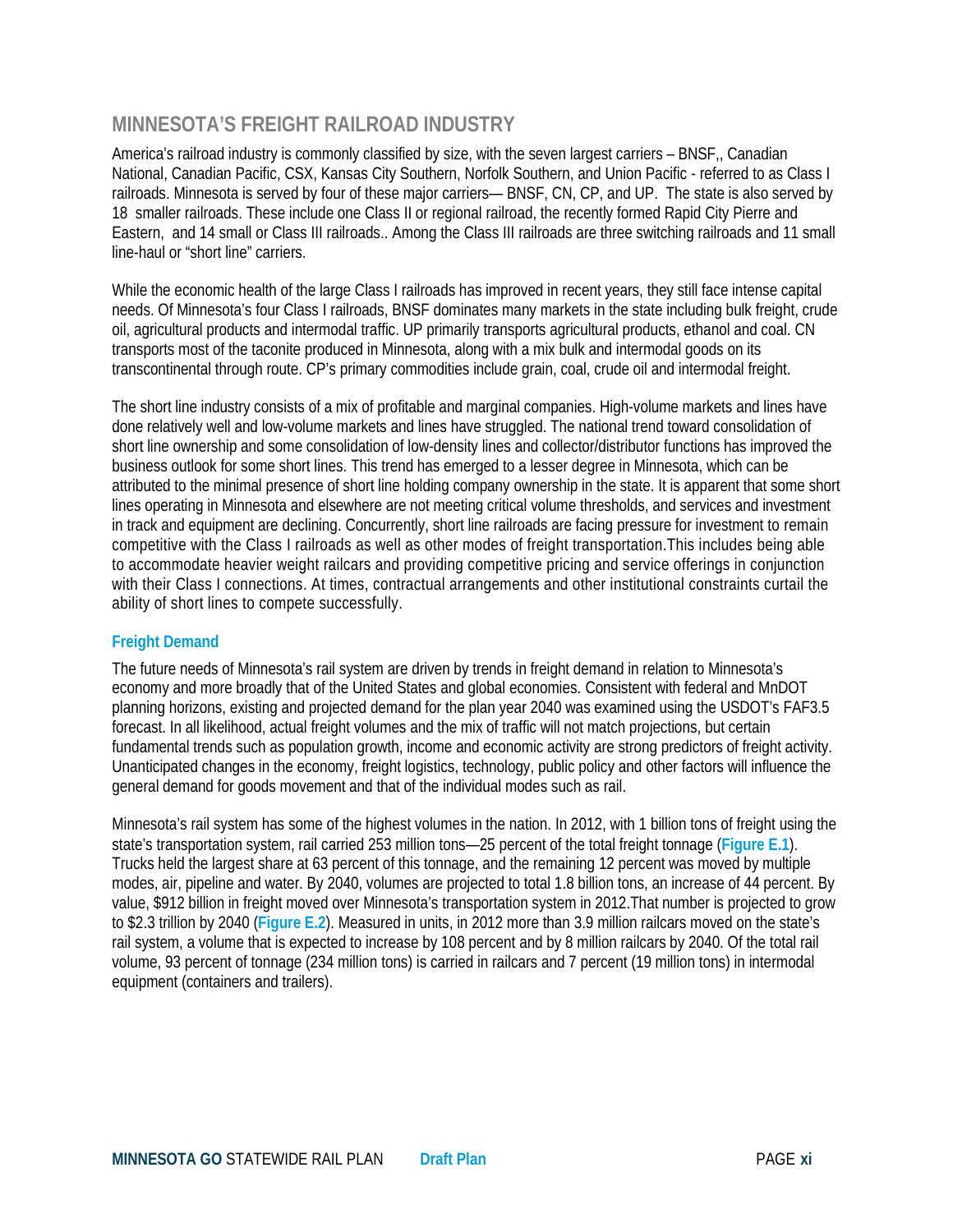#### **Figure E.1 Mode Share by Weight** *2012 (left) and 2040 (right)*



Source: FHWA FAF3 2015 Provisional estimates and 2040 Forecast, and through truck traffic estimated by routing these data; and, STB 2012 Confidential Carload Waybill Sample and FHWA FAF 3.5 forecast for 2040 processed by Cambridge Systematics.

Note: \*Rail intermodal was excluded from Multiple Modes and Mail and included in Rail.



#### **Figure E.2 Mode Share by Value** *2012 (left) and 2040 (right)*

Source: FHWA FAF3 2015 Provisional estimates and 2040 Forecast, and through truck traffic estimated by routing these data; and, STB 2012 Confidential Carload Waybill Sample and FHWA FAF 3.5 forecast for 2040 processed by Cambridge Systematics.

Note: \*Rail intermodal was excluded from Multiple Modes and Mail and included in Rail.

The top commodities moved across the state are coal, farm products, chemicals and allied products, freight-all-kinds (i.e., miscellaneous mixed shipments moving in intermodal containers or trailers), hazardous materials (e.g., chemicals, petroleum and coal products, and crude petroleum, natural gas and gasoline), metallic ores and agricultural products The future is likely to see an increase in intermodal and petroleum shipments and a decline in coal due to the rise of new sources of electricity production and increasingly stringent environmental regulation of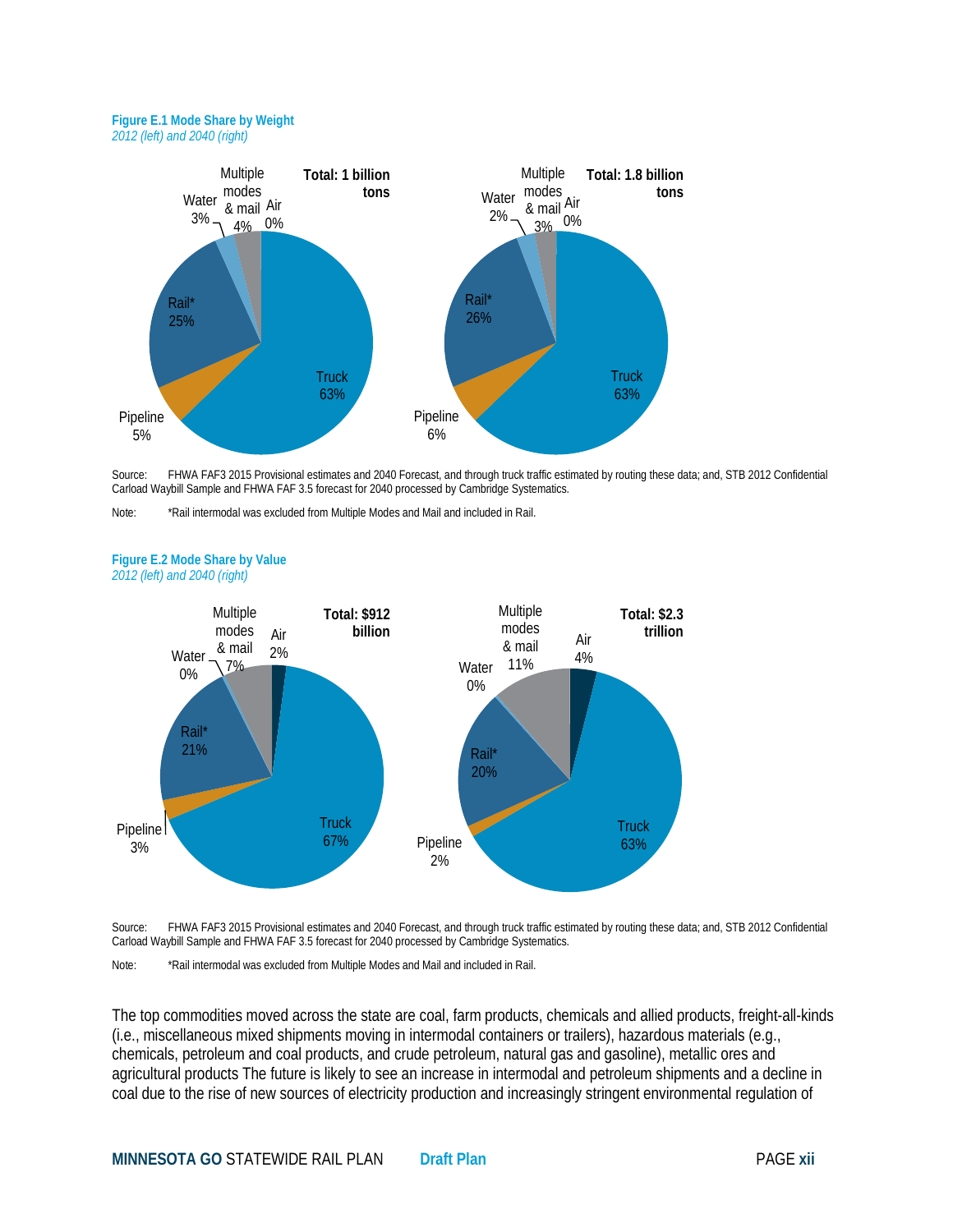coal burning power plants. Minnesota's top "trading partners" are Illinois, Wisconsin, Wyoming, Washington, Canada, Texas and North Dakota.

#### **Issues Affecting Current and Future Freight System Performance**

To meet current and future demand, improvements are needed in the freight rail network. Additional intermodal service is needed in terms of terminals and access to additional in-state and out-of-state markets. There are several major rail bottlenecks in the state. The Hoffman Junction east of the Union Depot in St. Paul is used by BNSF, CP, and UP, and carries 120 trains per day. Bottlenecks at the Minneapolis Junction and corridors to the north have caused delays to freight service as well as Northstar Commuter Rail and Amtrak's Empire Builder. The East Metro Rail Capacity Study, funded jointly by the three Class I railroads and Ramsey County Regional Railroad Authority, identified specific Hoffman Junction-area capacity improvements that are being systematically pursued. Other bottlenecks near La Crescent and Moorhead have worsened statewide system performance. Constructing additional double track, adding/increasing siding length, improving signal systems, and rehabilitating outdated structures will alleviate these problems as freight shipments and passenger rail demand grow. For short lines, the primary focus will continue to be on infrastructure that can efficiently accommodate the needs of existing and new shippers. This includes universally accommodating 286,000 pound railcars and achieving a state of good repair with track and bridges.

Several other issues emerged during the development of the 2015 Minnesota State Rail Plan that will influence the Minnesota freight rail networks and services. Many of these issues could require substantial investments in the rail system in coming years, including:.

- **Infrastructure Constraints.** Planned or needed improvements and conceptual cost estimates were identified for select lines, as well as more general conditions that impede system performance such as substandard track conditions and weight limits that impede efficient operations and ability to offer a competitive service. The substandard track and weight limits are primarily an issue with some of the state's short lines, while the formersystem improvements including bottlenecks and mainline capacity typically affects Minnesota's principal main lines. Several of the corridors went through advanced levels of engineering assessment and have more detailed cost estimates. While these projects are on the freight system today, many of these upgrades only become critical if passenger service is introduced on the line. These projects are described in detail in **Chapter 4**; a summary cost estimate is show in the Program Implementation and Funding section.
- **Rail Facility and Line Relocation.** Freight rail tracks and associated infrastructure represent significant capital investments at fixed locations. Under certain circumstances, however, the relocation of freight rail lines may be warranted to ease rail bottlenecks, reduce vehicle traffic delays at grade crossings, improve safety, and spur economic development opportunities. Substantial freight rail relocation or expansion projects, such as a rail bypass, a new line or yard or significant increases in train volumes, require the review and approval of the federal Surface Transportation Board (STB). Relocation projects underwent detailed study in Rochester and are under consideration in Shakopee and Hennepin County.
- **Intermodal Services.** The Twin Cities are the only location where rail intermodal (the haulage of containers and trailers) service is available in Minnesota, and Chicago and the Pacific Northwest/Western Canada are the only directly served markets. Although efforts to provide service in other parts of the state have not been successful, stakeholder conversations revealed a strong desire for intermodal service in Duluth and the western and southern parts of the state, as well as additional terminal capacity and services in the Twin Cities. Intermodal service is density driven, and given that a broadly used competitive service must typically operate on a daily basis, the volume requirements are substantial. Particular interest has developed around the need for service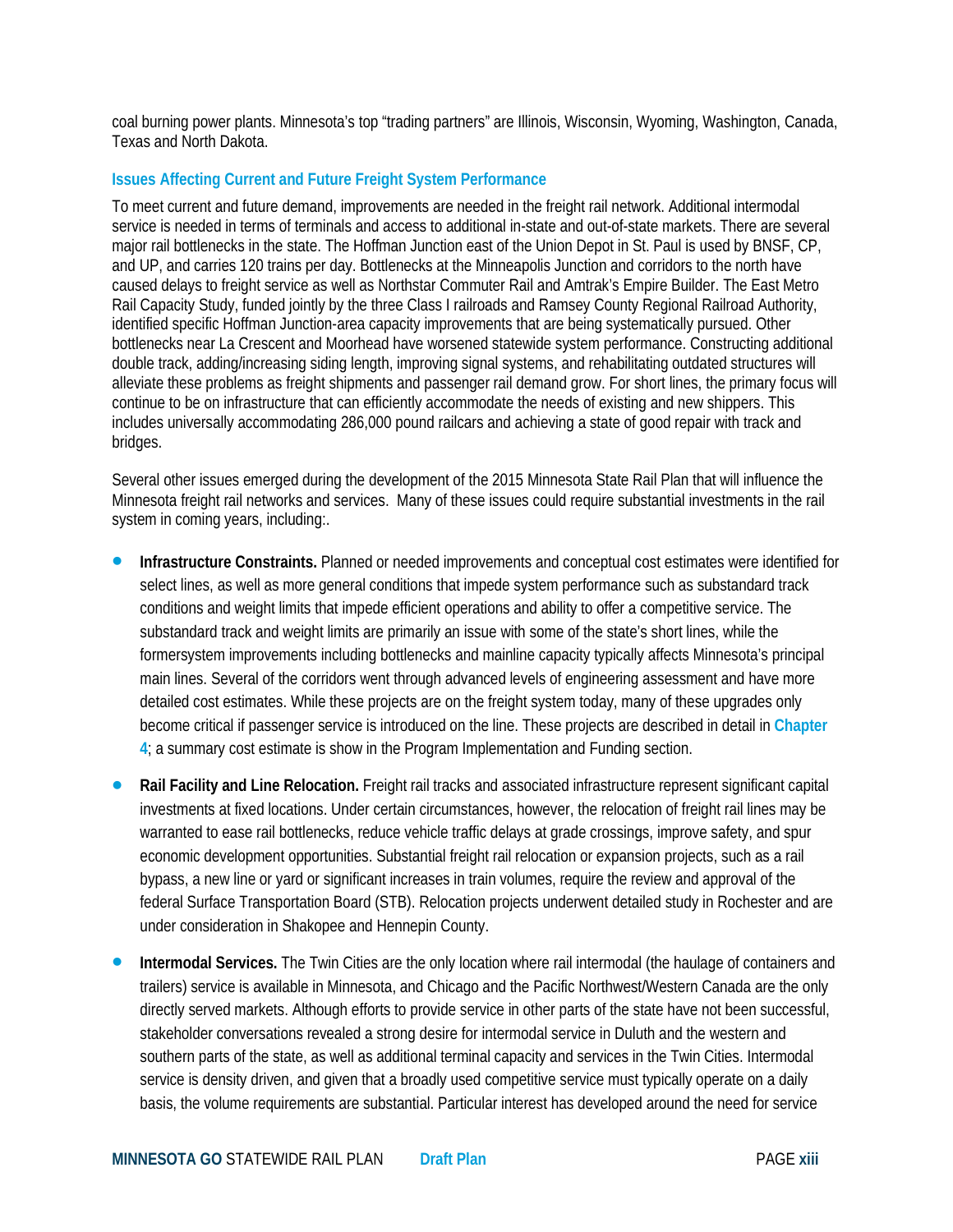from this market to the Pacific Northwest gateways. For a terminal served by a Class I railroad, the minimum volume threshold is around 50,000 units, while for a short line it may be less.

- **Positive Train Control.** The purpose of PTC is to prevent most train-to-train collisions, overspeed derailments and casualties or injuries to roadway workers. The technology combines precise locating of all trains and other track vehicles; lineside infrastructure such as switches, crossings and junctions; automated cataloging of speed restrictions and traffic conditions; and real-time wireless communications with locomotives and other operating equipment The U.S. Rail Safety Improvement Act of 2008 mandated the widespread installation of PTC systems by December 2015 on most lines handling passenger trains or hazardous materials,a network totaling 80,000 miles.[2](#page-7-0) The Class I railroads are implementing PTC largely at their own expense, and installation is well underway in Minnesota and elsewhere. However, PTC poses costly challenges to some short lines that are handling hazardous materials, or more commonly must operate over PTC-equipped Class I main lines. The \$100,000 plus cost of retrofitting older locomotives that are typical of short line fleets is beyond the financial ability of many carriers.
- **Hazardous Material Transport.** For many years, the railroad and chemical industries and USDOT were actively engaged in improving the safe transport of hazardous materials by rail. Substantial progress was made in the design of and materials used in tank cars, reporting, custody, education, communications and safe handling. The FRA and the Pipeline and Hazardous Materials Safety Administration are currently updating safety regulations related to transporting flammable liquids by rail. Specifically, these regulations relate to DOT 111 tank cars and their operations. Recommendations currently under review include enhanced tank head and shell puncture resistance systems and enhanced top fittings protection. Minnesota is actively pursuing preventative and emergency response measures to improve the safety of crude oil and hazardous materials shipments, especially track and hazmat inspection and grade crossing improvements.

## **PASSENGER RAIL**

Minnesota has one active intercity passenger rail service, Amtrak's Empire Builder. The Empire Builder operates one train per day between Chicago and Seattle/Portland. Stops in Minnesota include Winona, Red Wing, St. Paul, St. Cloud, Staples, Detroit Lakes and Fargo/Moorhead. In recent years, the Empire Builder had the highest ridership of any single train on the Amtrak system; in FY 2014, it slipped to second place due to increased delays caused by congestion along its route. In the Twin Cities metro area, there are two major rail stations: Target Field Station in Minneapolis and the Union Depot in St. Paul. Target Field Station is currently the terminal for the Northstar Commuter Rail, while the Union Depot is a station for the Empire Builder.

#### **Passenger Demand**

l

As a part of the 2010 Statewide Freight and Passenger Rail Plan, a needs analysis was conducted for all potential passenger rail corridors in Minnesota. A process was developed so that a clear understanding of needs on the rail system for passenger operations—today and in the future (2040)—could be derived. Key to this process was the understanding of the cumulative effect projects have on each other and how critical the underlying freight infrastructure is to the eventual development of a robust passenger rail network in the state. In the 2015 Minnesota

<span id="page-7-0"></span>Federal Railroad Administration, www.fra.dot.gov.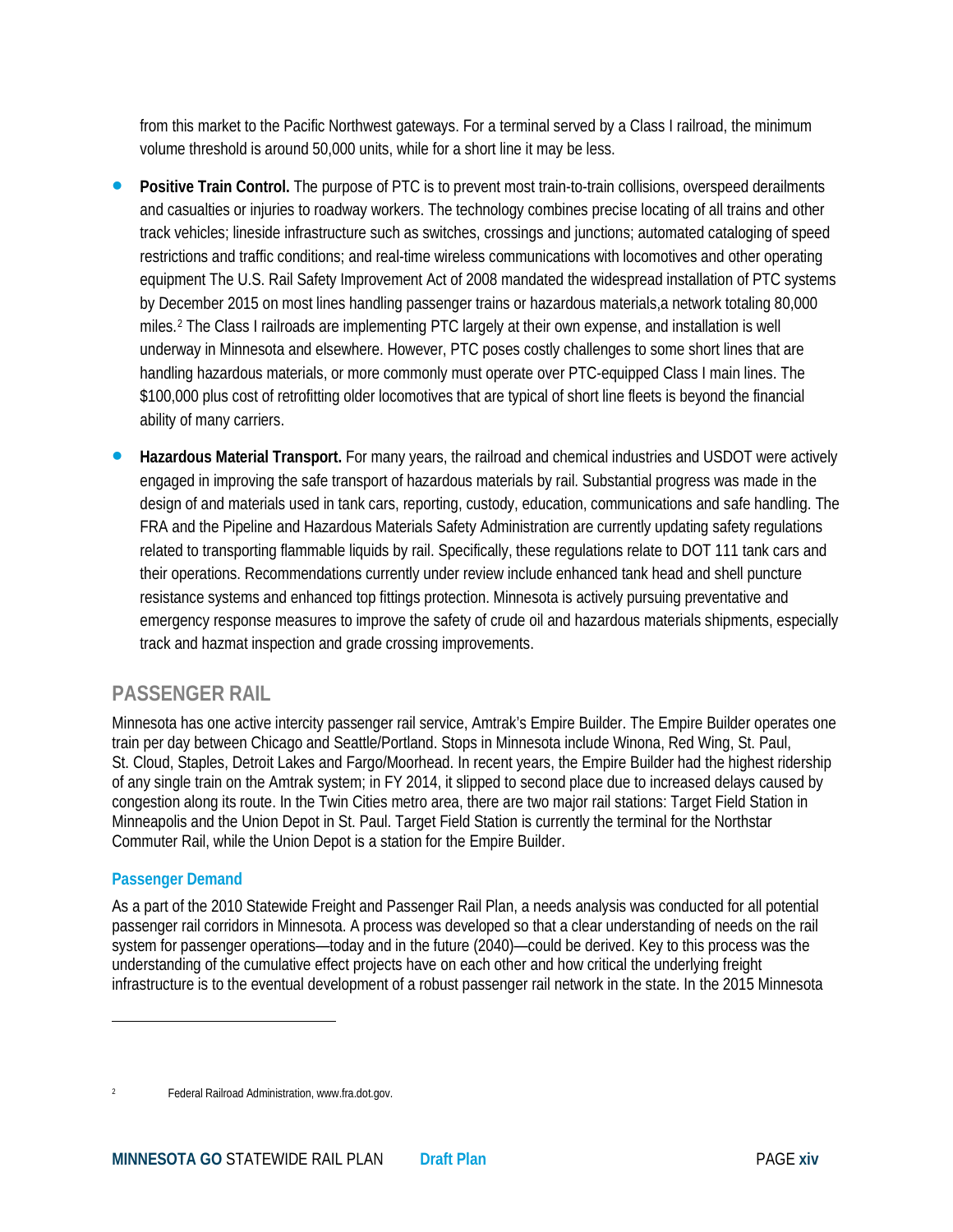State Rail Plan, which builds upon the needs analysis conducted in 2010, rail corridors were divided into three categories: Phase I Projects in Advanced Planning, Phase I and Phase II. Having had substantive planning work, four projects were designated as being in Advanced Planning. Three are High Speed Rail services (at least 110 mph), and consist of Twin Cities to Milwaukee as part of an overall Chicago hub regional service, Duluth (Northern Lights Express or NLX) and Rochester (Zip Rail). The fourth advanced planning effort entails a second Empire Builder between the Twin Cities and Chicago that would complement the existing daily train. Robust analyses are being performed on passenger ridership for these rail corridors under active development. Passenger demand estimates from these corridors will be included in updates to this document as they become available.

The next two levels apply to projects that have not yet entered advanced corridor-level planning. These corridors are assigned a Phase I or Phase II priority as follows:

- **Phase I:** Projects that are within a 0- to 20-year implementation horizon and would connect the Twin Cities with the following cities—St. Cloud and on to Fargo, Northfield and on to Albert Lea and Des Moines, Mankato and Eau Claire.
- **Phase II:** Projects that have a 20+ year implementation horizon, such as extensions of the Mankato service to Sioux City, Iowa; the Fargo service to Winnipeg and service from the Twin Cities to Willmar and on to Sioux Falls, South Dakota.

For these Phase I and II corridors, the rail passenger travel demand was re-estimated using the methodology developed in the 2010 State Rail Plan, but updated to reflect more recent demographic data. The highest total travel demand to/from the Twin Cities along these corridors is with St. Cloud, with more than 1 million forecast rail trips annually and a rail market share of about 8 percent. This city pair is followed by a second cluster of city pairs with more than 100,000 annual trips or between 4 and 5.5 percent of the total travel market, including Eau Claire, Mankato and Northfield.

All of the corridors are shown in **Figure E.3**.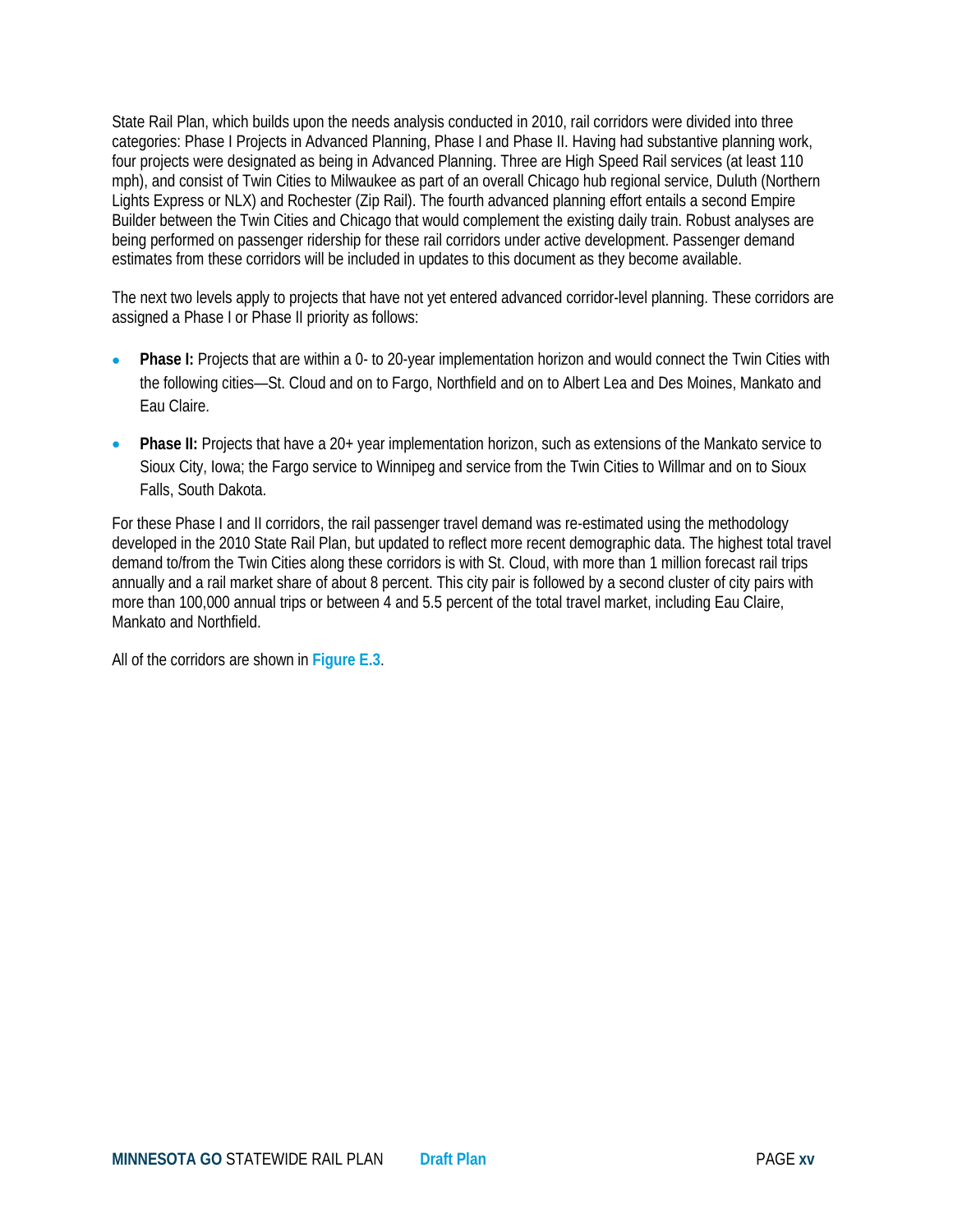#### **Figure E.3: Passenger Rail Corridors**



#### **Issues Affecting Current and Future Passenger Rail**

Issues affecting current and future passenger rail include:

- **Safety.** There is a continuing need for improved safety at highway-rail grade crossing concern due to a history of collisions with crossing vehicles, bicyclists and pedestrians. While significant improvements were made in recent years, many of the currently installed warning devices will need replacement by 2030 due to age and functional obsolescence. Improvements beyond active warning devices also will be necessary in some locations. The recent rapid increase in the transport of shale oil and other hazardous materials across Minnesota poses new challenges to ensuring safety.
- **Prioritization and Coordination of Passenger Rail Projects.** Advancing passenger rail projects is complex and competition for funding is intense. Great attention is necessary for selecting the best projects,such as having detailed supporting analyses including rigorous cost benefit analysis, and focusing on moving projects through the planning process. Passenger rail systems sharing infrastructure with Minnesota's freight network will require coordination between operations. Passenger terminal design and capacity must continue to be developed to allow for advanced multimodal connections and support, including the destinations of St. Paul and Minneapolis.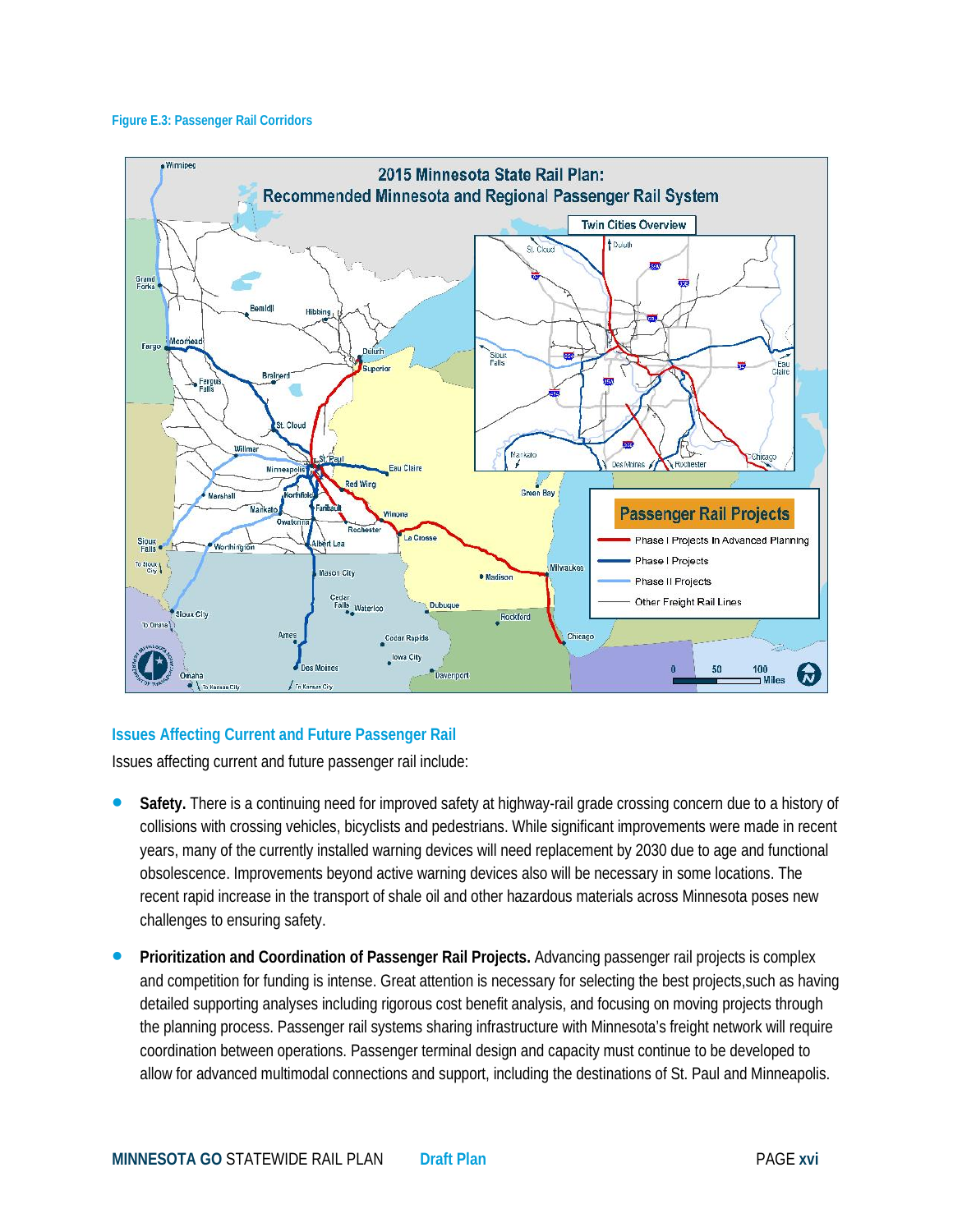**Need for Increased Passenger Service Reliability.** Amtrak's Empire Builder currently provides the only passenger rail service in Minnesota. An increase in the number of delays primarily due to increased freight rail volume resulted in a drop in on-time performance, from 78 percent in 2010 to 27 percent in 2014. There is a strong near-term interest in increasing the frequency and reducing service delays on the Empire Builder. In the short-term, double tracking segments along the route, proactive scheduling and continued investments from the host railroads are expected to alleviate Amtrak delays.

#### **Stakeholder and Public Involvement**

Throughout the 2015 Minnesota State Rail Plan development process, various strategies were used to engage the public, stakeholders and other agencies. These strategies were outlined at the beginning of the project in a Public Involvement Plan. The goals and objectives of the engagement process were to create opportunities for involvement, provide opportunities for education and information about the state's rail system, use the input to identify opportunities to guide MnDOT's vision for rail, and integrate and coordinate stakeholder and public involvement with technical tasks.

Comments were solicited through two rounds of public open house meetings across the state, passenger Rail Forum meetings, the Minnesota Statewide Freight Summit, individual stakeholder meetings, a MetroQuest online survey, website and online engagement, and letters and resolutions.

## **Program Summary and Action Plan**

To achieve the vision laid out by Minnesota GO and the goals outlined in this document, a set of short- and long-term actions were developed and are summarized below.

## **4-YEAR ACTION PLAN**

|           | During the next 4 years, the following actions are necessary to implement the vision for rail.                                                                              |           |                                                                                                                                                                                                                                                                                                                      |  |  |
|-----------|-----------------------------------------------------------------------------------------------------------------------------------------------------------------------------|-----------|----------------------------------------------------------------------------------------------------------------------------------------------------------------------------------------------------------------------------------------------------------------------------------------------------------------------|--|--|
|           | Freight                                                                                                                                                                     |           | Passenger                                                                                                                                                                                                                                                                                                            |  |  |
|           | Develop and implement a comprehensive plan that<br>addresses key safety vulnerabilities across Minnesota's<br>rail network                                                  | $\bullet$ | Implement a second frequency along the Empire Builder<br>route between Chicago and the Twin Cities and reduce<br>service delays                                                                                                                                                                                      |  |  |
| $\bullet$ | Continue development and investment in reducing<br>rail/highway conflicts, including upgrading rail/highway<br>grade crossings, grade separations, and crossing<br>closures | $\bullet$ | Continue development of the High Speed Rail services<br>listed as Phase I in Advanced Planning through<br>environmental and permitting processes including the<br>Twin Cities to Milwaukee segment of Chicago HSR; Zip<br>Rail between the Twin Cities and Rochester; and NLX<br>between the Twin Cities and Dululth |  |  |
|           | Complete initial deployment of state-of-the-art traffic<br>control and safety systems on Minnesota's high-density<br>main lines                                             |           |                                                                                                                                                                                                                                                                                                                      |  |  |
|           | Better integrate rail into the public planning process                                                                                                                      |           |                                                                                                                                                                                                                                                                                                                      |  |  |
| $\bullet$ | Build upon the existing Minnesota Rail Service<br>Improvement Program, including raising the maximum                                                                        |           |                                                                                                                                                                                                                                                                                                                      |  |  |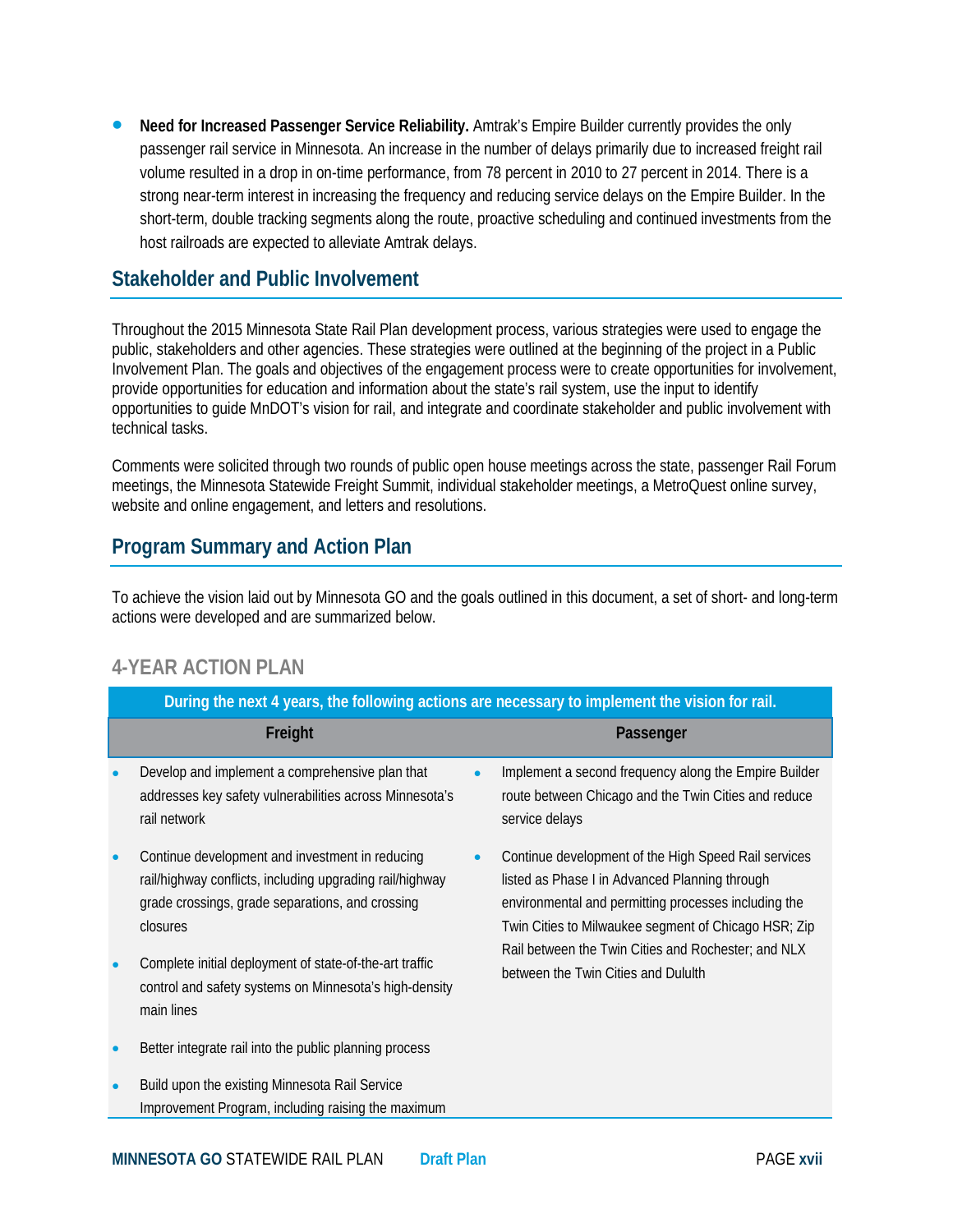**During the next 4 years, the following actions are necessary to implement the vision for rail.**

**Freight Passenger**

loan amount beyond the current \$200,000 ceiling

• Initiate advanced planning and construction of solutions to the state's most critical network bottlenecks

# **20-YEAR ACTION PLAN**

| During the next 20 years, the following actions are necessary to implement the vision for rail. |                                                                                                                                                                                            |  |                                                                                                                                                                                                                                                                                                                                                                                                                                                                                                                                                                                                                                                                                                                                                                |  |  |
|-------------------------------------------------------------------------------------------------|--------------------------------------------------------------------------------------------------------------------------------------------------------------------------------------------|--|----------------------------------------------------------------------------------------------------------------------------------------------------------------------------------------------------------------------------------------------------------------------------------------------------------------------------------------------------------------------------------------------------------------------------------------------------------------------------------------------------------------------------------------------------------------------------------------------------------------------------------------------------------------------------------------------------------------------------------------------------------------|--|--|
|                                                                                                 | Freight                                                                                                                                                                                    |  | Passenger                                                                                                                                                                                                                                                                                                                                                                                                                                                                                                                                                                                                                                                                                                                                                      |  |  |
|                                                                                                 | Improve the safety of the freight rail system in all aspects,<br>and ensure the ability of the rail infrastructure to safely<br>support growing traffic volumes                            |  | All projects currently not in Advanced Planning will fall into<br>Phase I (implementation within 20 years), or Phase II<br>(implementation beyond 20 years). Further study is<br>required to fully determine into which phase projects are<br>placed. Currently, public support appears to be greatest for<br>service to Northfield, continuing on eventually to Des<br>Moines and Kansas City. Also, service to St. Cloud reflects<br>a combination of intercity service and an extension of the<br>existing Northstar Commuter Rail service, and as such has<br>strong performance. Enhanced service to Fargo is<br>included in the improvements to the Empire Builder. Other<br>potential Phase I markets include Mankato, Willmar and<br>Eau Claire, Wisc. |  |  |
|                                                                                                 | Make improvements to the condition and capacity of<br>Minnesota's primary railroad arterials to accommodate<br>existing and future demand                                                  |  |                                                                                                                                                                                                                                                                                                                                                                                                                                                                                                                                                                                                                                                                                                                                                                |  |  |
|                                                                                                 | Address all critical network bottlenecks                                                                                                                                                   |  |                                                                                                                                                                                                                                                                                                                                                                                                                                                                                                                                                                                                                                                                                                                                                                |  |  |
|                                                                                                 | Upgrade main line track (all Class I to III railroads) to<br>25 mph minimum speed, as warranted.                                                                                           |  |                                                                                                                                                                                                                                                                                                                                                                                                                                                                                                                                                                                                                                                                                                                                                                |  |  |
|                                                                                                 | Improve the network (all Class I to III railroads) to support<br>the use of 286,000 pound railcars throughout                                                                              |  |                                                                                                                                                                                                                                                                                                                                                                                                                                                                                                                                                                                                                                                                                                                                                                |  |  |
|                                                                                                 | Implement state-of-the-art traffic control and safety<br>systems                                                                                                                           |  | Advance corridors incrementally depending on analysis<br>results, financing, right of way acquisition, and agreements<br>with freight railroads                                                                                                                                                                                                                                                                                                                                                                                                                                                                                                                                                                                                                |  |  |
|                                                                                                 | Expand intermodal service access options throughout the<br>state                                                                                                                           |  | Connect all services (including the Advanced Planning<br>projects) to both Target Field Station and St. Paul Union<br>Depot                                                                                                                                                                                                                                                                                                                                                                                                                                                                                                                                                                                                                                    |  |  |
|                                                                                                 | Maintain and ensure broad access to competitive freight<br>rail services for shippers throughout the state, and<br>leverage the state's rail network for desirable economic<br>development |  |                                                                                                                                                                                                                                                                                                                                                                                                                                                                                                                                                                                                                                                                                                                                                                |  |  |
|                                                                                                 | Actively manage preserved rail corridors held in the State<br>Rail Bank and evaluate for possible future transportation<br>uses                                                            |  |                                                                                                                                                                                                                                                                                                                                                                                                                                                                                                                                                                                                                                                                                                                                                                |  |  |

• Support the implementation of Positive Train Control on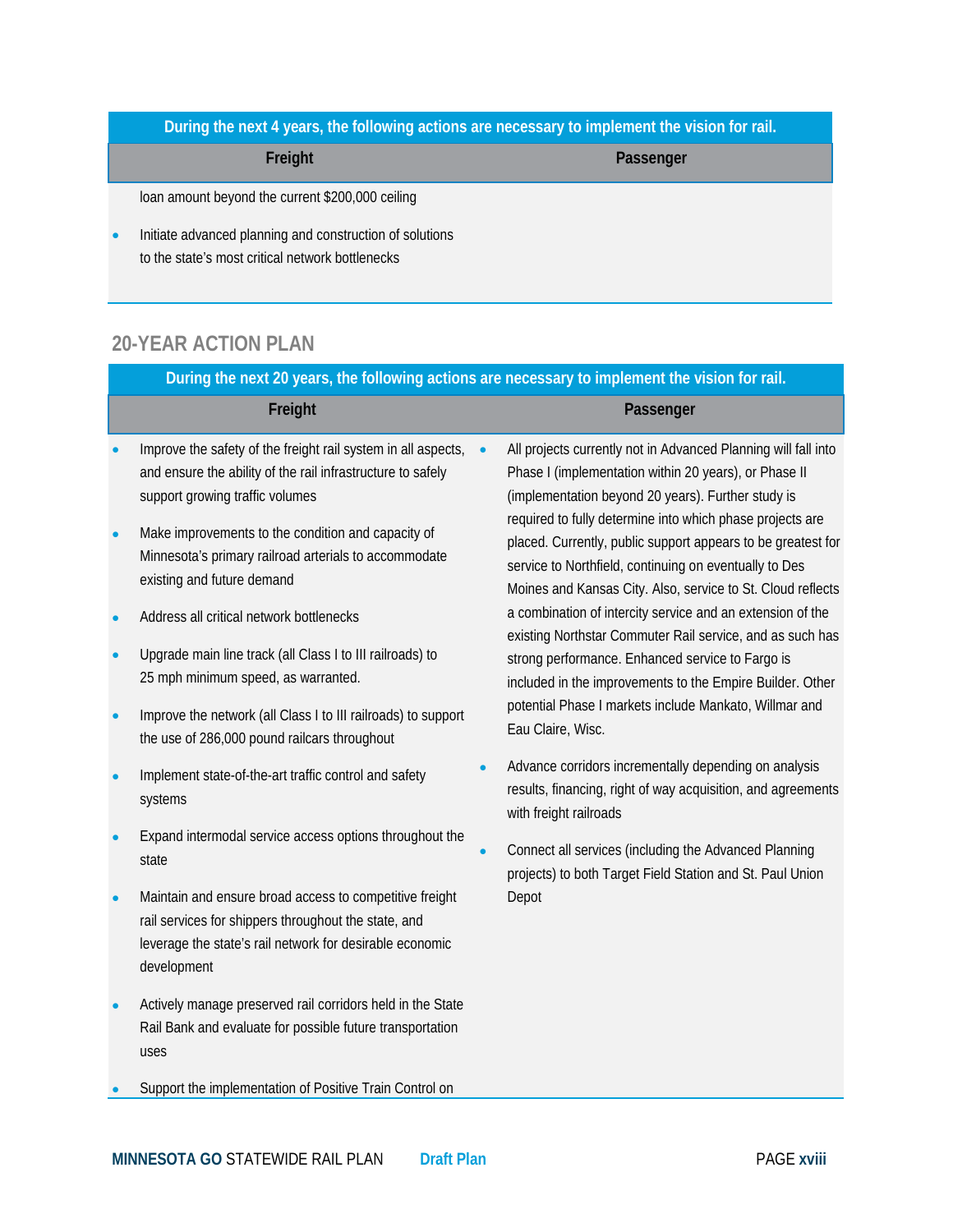**During the next 20 years, the following actions are necessary to implement the vision for rail.**

**Freight Passenger**

short line corridors where conditions warrant, such as the handling of certain categories of hazardous materials**[3](#page-12-0)**

## **COSTS**

l

The capital cost of the fully implemented program would be approximately \$6.6 billion and includes both private and public investment. This amount consists of \$3.5 billion for freight-only improvements and \$3.1 billion for passenger improvements for Phase I projects, but does not include costs for the Phase I projects in Advanced Planning. More detailed engineering cost estimates will be produced for these projects as studies are completed. Consideration should be given to building these projects as a system rather than a series of individual, unrelated projects.

# **Program Implementation and Funding**

# **FUNDING AND INVESTMENT OPPORTUNITIES**

The approach to financing the 2015 Minnesota State Rail Plan presumes the need for multiple actors, methodologies and years. This is a 20-year program—the full program costs should be viewed as a long-term goal which can be achieved incrementally over the life of the program. A range of financing tools is needed among the public sector stakeholders—federal, state and regional/local—and the private sector including railroads and investor/developers

State and local funding commitment to planning, capital investment, and operations has already been demonstrated in Minnesota. State general fund and bond proceeds are dedicated to the existing freight and safety programs (including MRSI), MnDOT's Passenger Rail Office, Zip Rail, NLX, service to Milwaukee/Chicago, and station facilities at Target Field Station and St. Paul Union Depot. Minnesota counties and their Regional Railroad Authorities committed significant local funding from both general funds and special purpose tax levies to advance these projects and support ongoing rail operations.

On the federal side, the funding picture has changed considerably since 2010. The Moving Ahead for Progress in the 21st Century (MAP-21) authorization was enacted in 2012. While it did not include any substantive changes to potential funding sources for intercity passenger rail service, appropriation levels dropped substantially. MAP-21 was extended through May 2015 under a continuing resolution.

At the time of the development of the 2010 State Rail Plan, the federal government had authorized substantial funding for the Passenger Rail Investment and Improvement Act. Since 2010, Congress has not appropriated any further funding under the PRIIA programs, and PRIIA's authorization expired at the end of FY 2013. Current draft

<span id="page-12-0"></span><sup>3</sup> It is assumed that the Class I railroads will implement PTC at their own cost as federally mandated.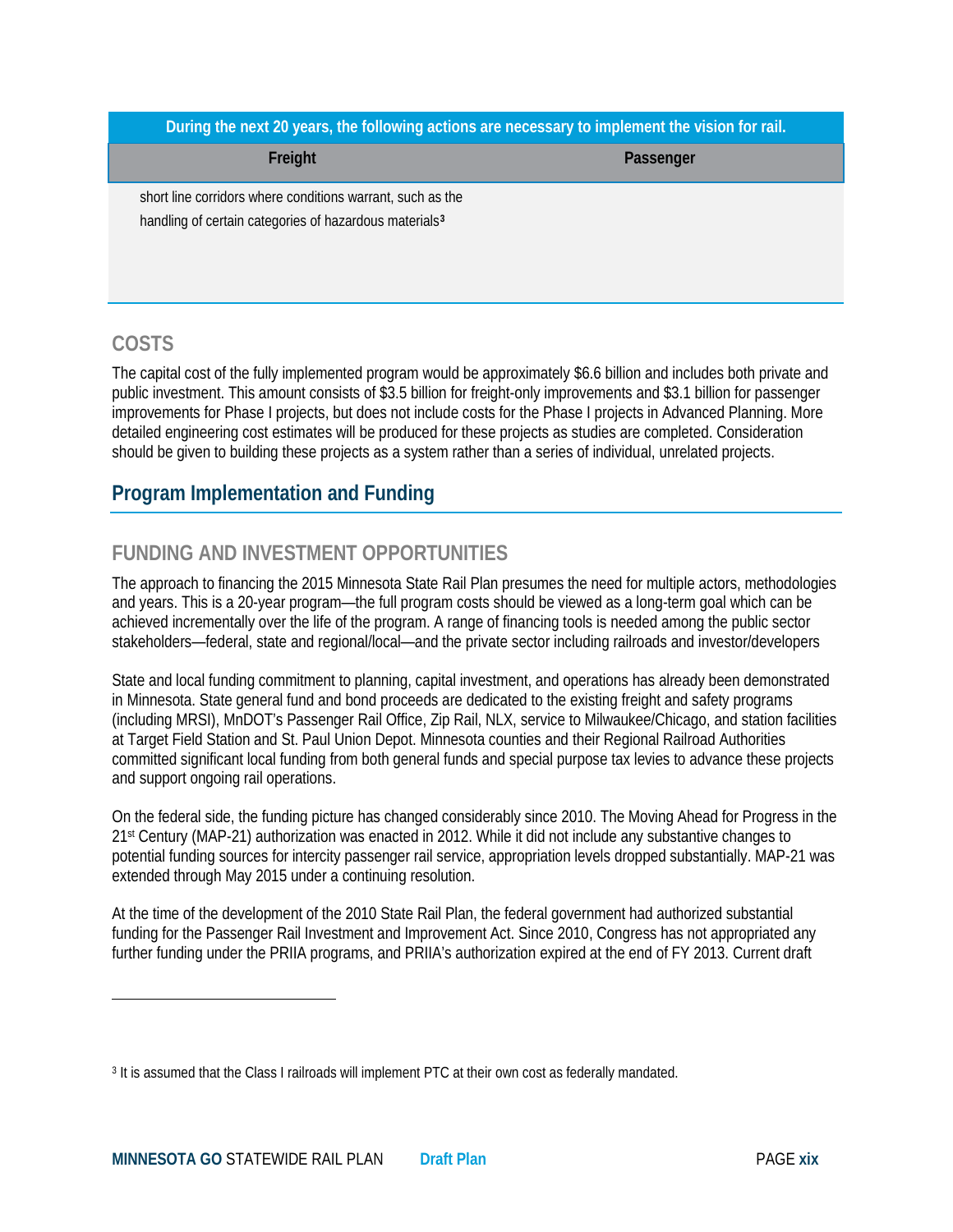legislation does not include substantive direct funding for passenger rail program development outside of the Northeast Corridor.

Since 2010, the MnDOT OFCVO and Office of Passenger Rail have pursued a variety of strategies for moving individual projects forward, such as:

- Including projects in the state's **long-range transportation plans**, after which environmental analyses can begin. Service-level environmental assessments and alternatives analyses should be prepared for all identified components of the passenger rail system.
- Pursuing **funding** through combinations of federal grants, state and local appropriations and bonding authority, and private investment.
- Reaching formal **agreements with the freight railroads** to move projects forward.
- Continuing to **authorize and empower** corridor-level special purpose authorities or joint powers authorities, much like the Northstar Commuter Rail system was originally planned by MnDOT, delivered by the Northstar Commuter Rail Development Authority and operated by Metro Transit.
- **Prioritizing projects**, both freight and passenger, based on:
	- Cost-benefit analyses
	- Mutual benefits to freight and passenger services;
	- The potential for funding partnerships among multiple public and private entities
	- Deliverability as a project reaches final federal approval stages.

Exploration of new funding opportunities are necessary to move rail development forward. In addition to strategies mentioned above, some options for MnDOT to pursue in the future include:

- **Pursuing funding through federal grant programs.** The USDOT's TIGER discretionary grant program has provided funding for freight and passenger rail projects; however, the program is highly competitive for a relatively small pot of money. The 2014 program received 1,400 applications totaling \$57 billion in project costs—for only \$1.5 billion in available grants.
- **Rail eligible corridor investments.** Some states have identified major intercity corridors that enable economic activity, and are focusing their infrastructure investments in these corridors. These programs facilitate capacity expansion and congestion relief in road and rail facilities. In 2000, MnDOT designated a primary set of highways for moving goods and people between regional trade centers in Minnesota called the Interregional Corridor System. These corridors could serve as a primary focus for investment in rail projects as well as highway, and are consistent with many of the major freight rail, and potential passenger rail corridors.
- **Freight rail improvements.** Many states have programs that offer financial assistance to freight railroad operations. Some of these programs are focused on short line or regional railroads and can involve public ownership of rail lines with private operators. Other programs offer tax incentives for expansion of facilities, spurs or lines for new or expanded business development. Some states offer assistance through revolving loan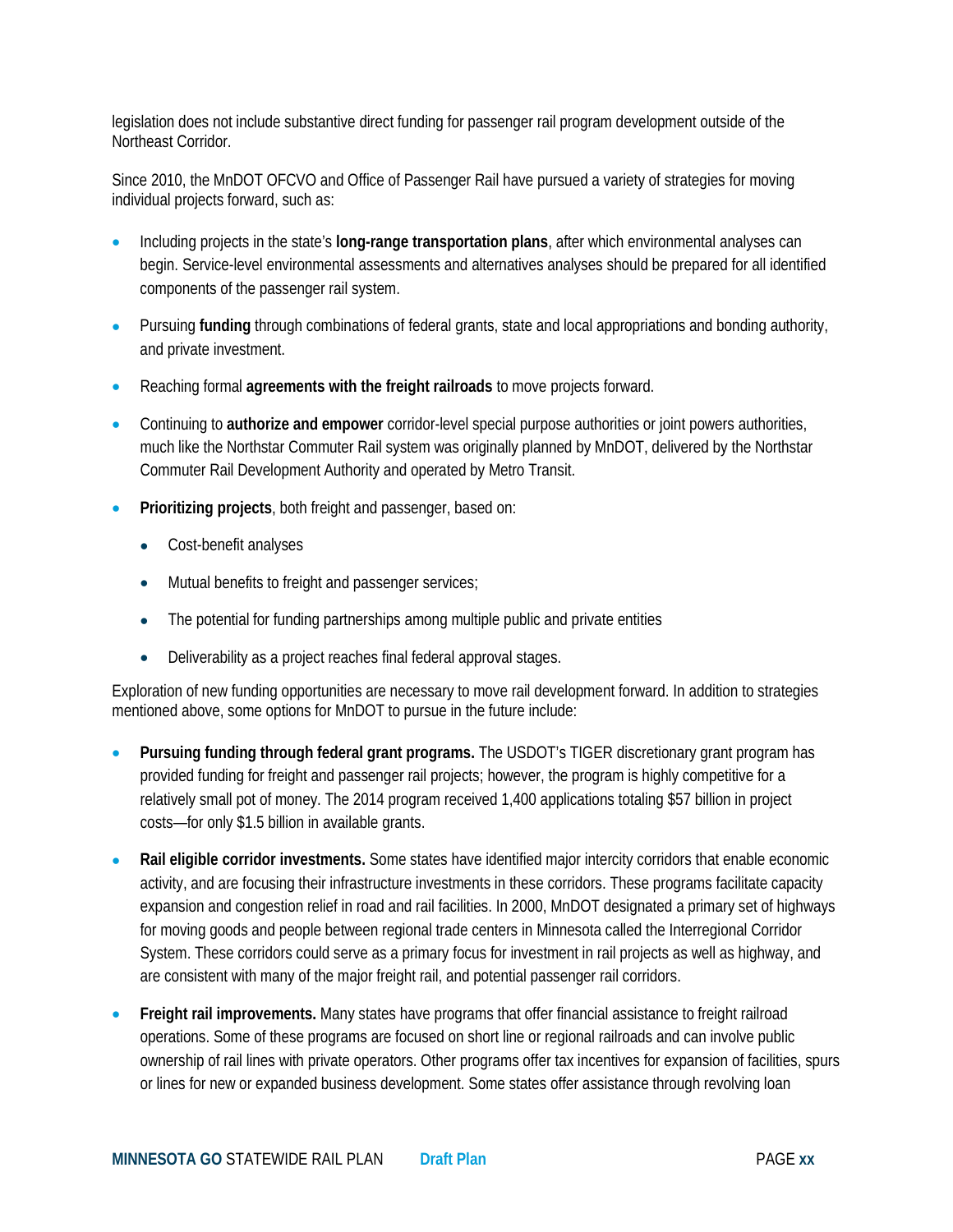programs, while others make direct grants. Examples include programs in Wisconsin, Pennsylvania, Florida, Ohio and Nebraska.

- **Passenger rail investments.** Most investments in passenger rail capacity by states involve expanding the facilities of freight railroads over which the passenger services will operate. These passenger rail investment programs provide operating benefits for the freight railroads and can be characterized as investments in shared corridors. Examples include programs in North Carolina and Virginia.
- **Rail safety programs.** Thirty states cooperate in enforcing federal rail safety regulations and in supporting federally certified rail safety inspectors. These programs, funded solely with state resources, leverage the efforts of the FRA, and are coordinated through the FRA's eight regional safety offices. The Federal Surface Transportation Program dedicates \$220 million to funding improvements in highway-rail grade crossing protection. Several states augment this federal funding with state resources, aimed at allocating resources on a safety risk-based process.
- **Public Private Partnerships.** MnDOT has limited legal authority to implement some forms of PPPs, but the state of the practice has changed significantly since MnDOT's PPP authorization legislation was enacted.<sup>[4](#page-14-0)</sup> MnDOT's programs could be greatly expanded to support the development of passenger rail projects. Tools for leveraging private sector investment include:
	- Expanding the Minnesota Rail Service Improvement Program (MRSI) from a revolving loan program to a combination of loan and grant programs as done in some other states such as Iowa, Wisconsin and Virginia, and increasing the loan ceiling from the current \$200,000
	- Offering financial assistance for Railroad Rehabilitation and Improvement Financing applicants. Oregon has such a program
	- Providing state maintenance and investment tax credits for rail improvements;
	- Broadening access to the Minnesota Revolving Loan Fund for projects beyond grade crossing improvements;
	- Amending the constitutional limit of \$200 million in debt to support rail projects
	- Creating a dedicated funding source for multimodal investments not subject to annual appropriations

## **Conclusions**

l

# **WE HEARD FROM OUR STAKEHOLDERS**

A robust rail network is vital to Minnesota's economy, environment and quality of life. We heard this unifying statement from diverse stakeholders over and over when writing this plan. Stakeholderssaid it in different ways.

<span id="page-14-0"></span><sup>4</sup> http://www.fhwa.dot.gov/ipd/p3/state\_legislation/state\_legislation\_key\_elements.aspx